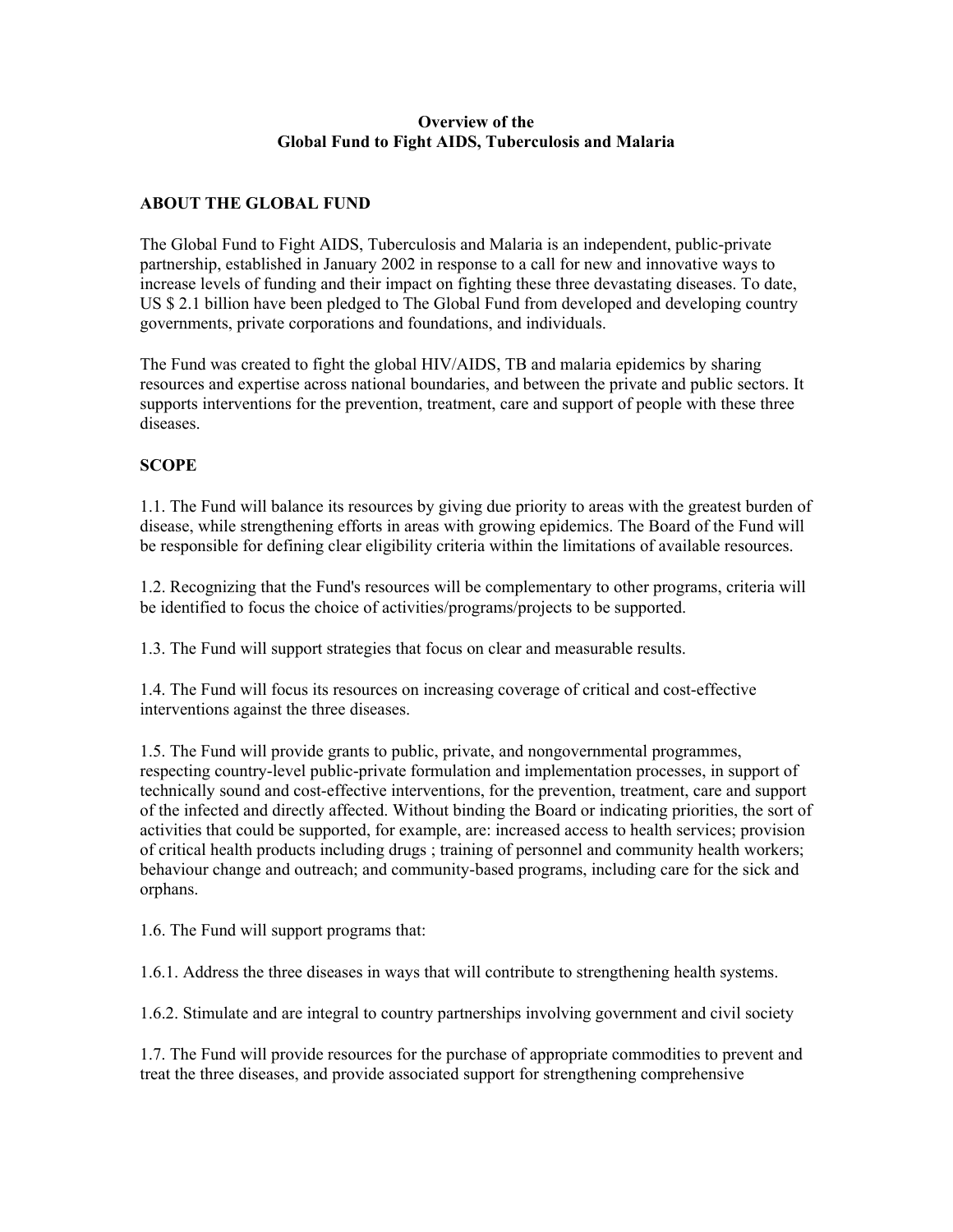commodity management systems at country level, as a component of technically sound and reviewed programs.

1.8. The Fund will support public health interventions that address social and gender inequalities, as well as behavioural practices that fuel the spread of the three diseases, with an emphasis on health education.

1.9. The Fund could support operational research in the context of program implementation.

1.10. For areas in conflict or distress, the Fund will develop special criteria to support technically sound proposals designed to address critical HIV/AIDS, TB, and malaria problems.

# **FIRST ROUND PROPOSAL DISBURSEMENTS**

The Fund gives priority to effective proposals from countries and regions with the greatest need, based on highest burden of disease and the least ability to bring financial resources to address the problems of AIDS, tuberculosis and malaria. Proposals from countries and regions with a high potential for risk will also be considered.

The first call for proposals was issued in February this year, and in April the first set of applications was approved. For more information on the approved programs please visit the following website: **http://www.globalfundatm.org/files/Proposalslist\_40.doc**

The commitment of the Board to these programmes is US\$ 616 million over two years. Continued funding will add up to US\$ 1.6 billion over five years. 67% of this funding is for HIV/AIDS, 23% for tuberculosis, and 10% for malaria. The grants awarded will support programs in all regions of the world, with funds distributed across regions as follows: Africa 57%, Americas 11%, Eastern Mediterranean 1%, Eastern Europe and Central Asia 7%, Southeast Asia 18%, and Western Pacific 7%.

The Fund's grants were awarded to comprehensive proposals submitted jointly on behalf of governments, NGOs and private companies, forming so called Country Coordination Mechanisms (CCMs). Resources from the fund will go to expanding successful programmes, such as DOTS TB treatment and HIV prevention campaigns with condoms, and to building new ones, including treatment for resistant malaria and antiretroviral provision for AIDS patients.

| Pledges to the Global Fund to Fight AIDS, Tuberculosis and<br><b>Malaria</b> |                                                      |                           |  |  |
|------------------------------------------------------------------------------|------------------------------------------------------|---------------------------|--|--|
| <b>DONORS</b>                                                                | <b>PLEDGE</b><br><b>CURRENCY OF</b><br><b>ORIGIN</b> | <b>PLEDGE</b><br>$US S^*$ |  |  |
| <b>United States</b>                                                         |                                                      | 500,000,000               |  |  |
| United Kingdom                                                               | £138,000,000                                         | 215.600.000               |  |  |
| Italy                                                                        |                                                      | 208.100.000               |  |  |
| Japan                                                                        |                                                      | 200.000.000               |  |  |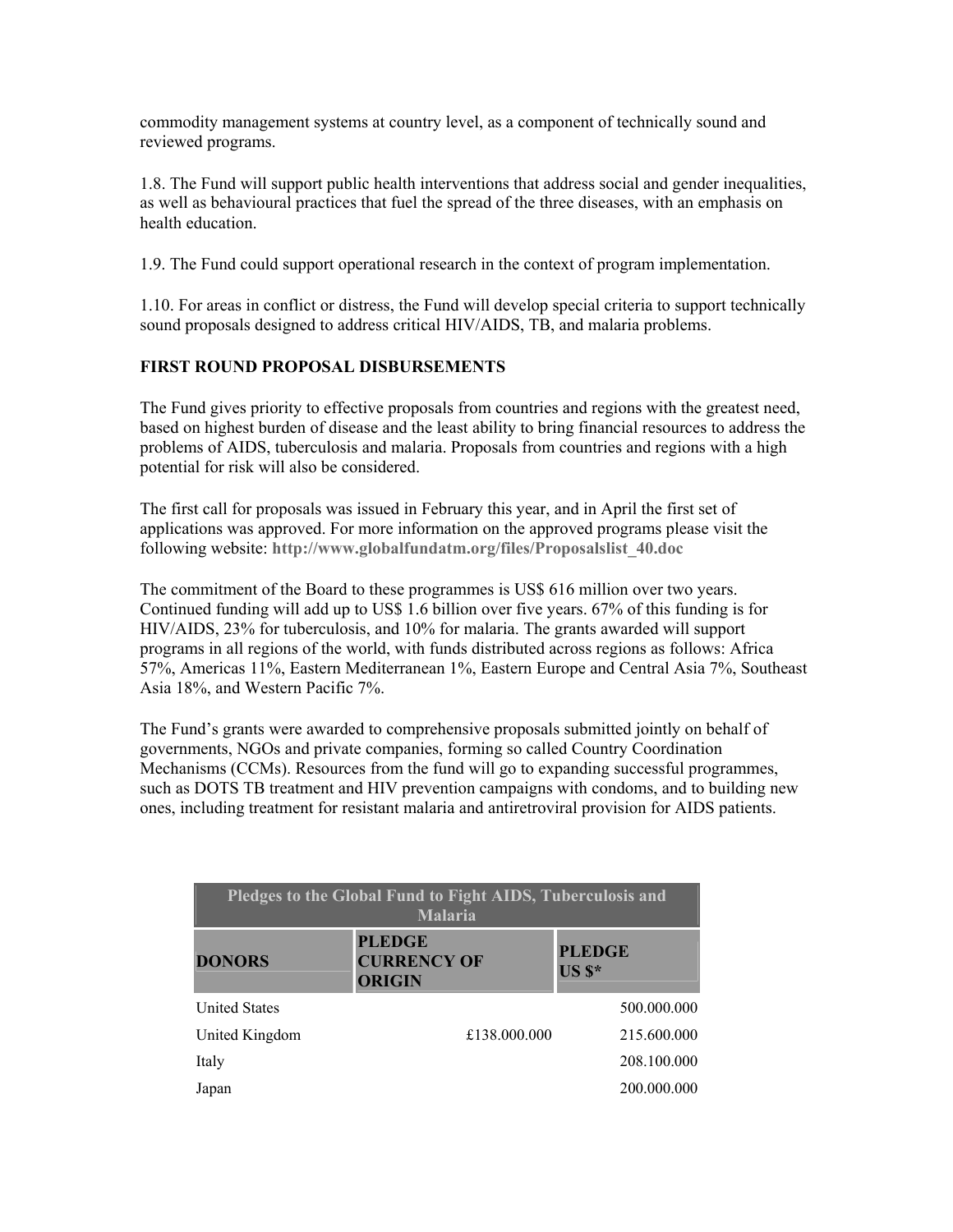| <b>Total, Governments</b><br>and Multilateral<br><b>Institutions</b> |                       | 2.039.102.300 |
|----------------------------------------------------------------------|-----------------------|---------------|
| Kenya                                                                | KES 653.000           | 8.300         |
| Zambia                                                               | ZMK 83.500.000        | 19.000        |
| Liberia                                                              |                       | 25.000        |
| Niger                                                                |                       | 50.000        |
| Lichtenstein                                                         |                       | 100.000       |
| Andorra                                                              |                       | 100.000       |
| Zimbabwe                                                             |                       | 1.000.000     |
| Austria                                                              |                       | 1.000.000     |
| Rwanda                                                               |                       | 1.000.000     |
| Kuwait                                                               |                       | 1.000.000     |
| Uganda                                                               |                       | 2.000.000     |
| Luxemburg                                                            | € 3.000.000           | 2.900.000     |
| Thailand                                                             |                       | 5.000.000     |
| Ireland                                                              | $\epsilon$ 10.000.000 | 9.800.000     |
| Saudi Arabia                                                         |                       | 10.000.000    |
| Nigeria                                                              |                       | 10.000.000    |
| Switzerland                                                          |                       | 10.000.000    |
| Norway                                                               | NOK 130.000.000       | 17.300.000    |
| Belgium                                                              | € 18.000.000          | 17.600.000    |
| Russia                                                               |                       | 20.000.000    |
| Spain                                                                |                       | 50.000.000    |
| Sweden                                                               | SEK 600.000.000       | 64.500.000    |
| Canada                                                               |                       | 100.000.000   |
| <b>European Commission</b>                                           | $\in$ 120.000.000     | 117.400.000   |
| Netherlands                                                          | € 135.000.000         | 132.100.000   |
| France                                                               | € 150.000.000         | 146.800.000   |
| Germany                                                              | € 200.000.000         | 195.700.000   |

# **Foundations and Non-Profits**

| Gates Foundation                                        | 100.000.000 |
|---------------------------------------------------------|-------------|
| Int'l Olympic Com.                                      | 100 000     |
| Other Foundations and Non-<br>Profit Organizations (18) | 48 734      |